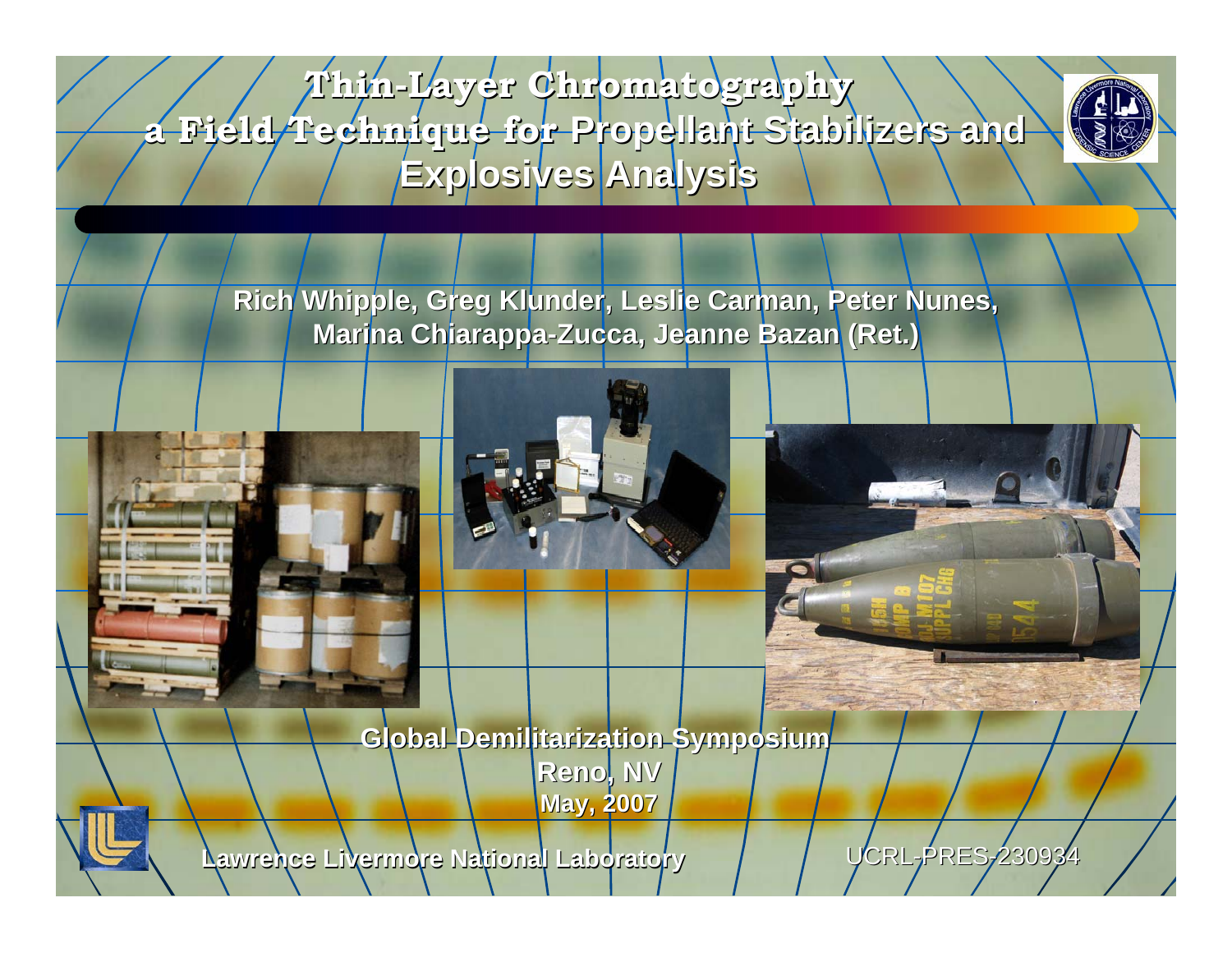





## **Propellant Stability Analysis in the Field with TLC**

**TLC Explosives Module TLC Explosives Module**

**Future Developments Future Developments**



UCRL-PRES-230934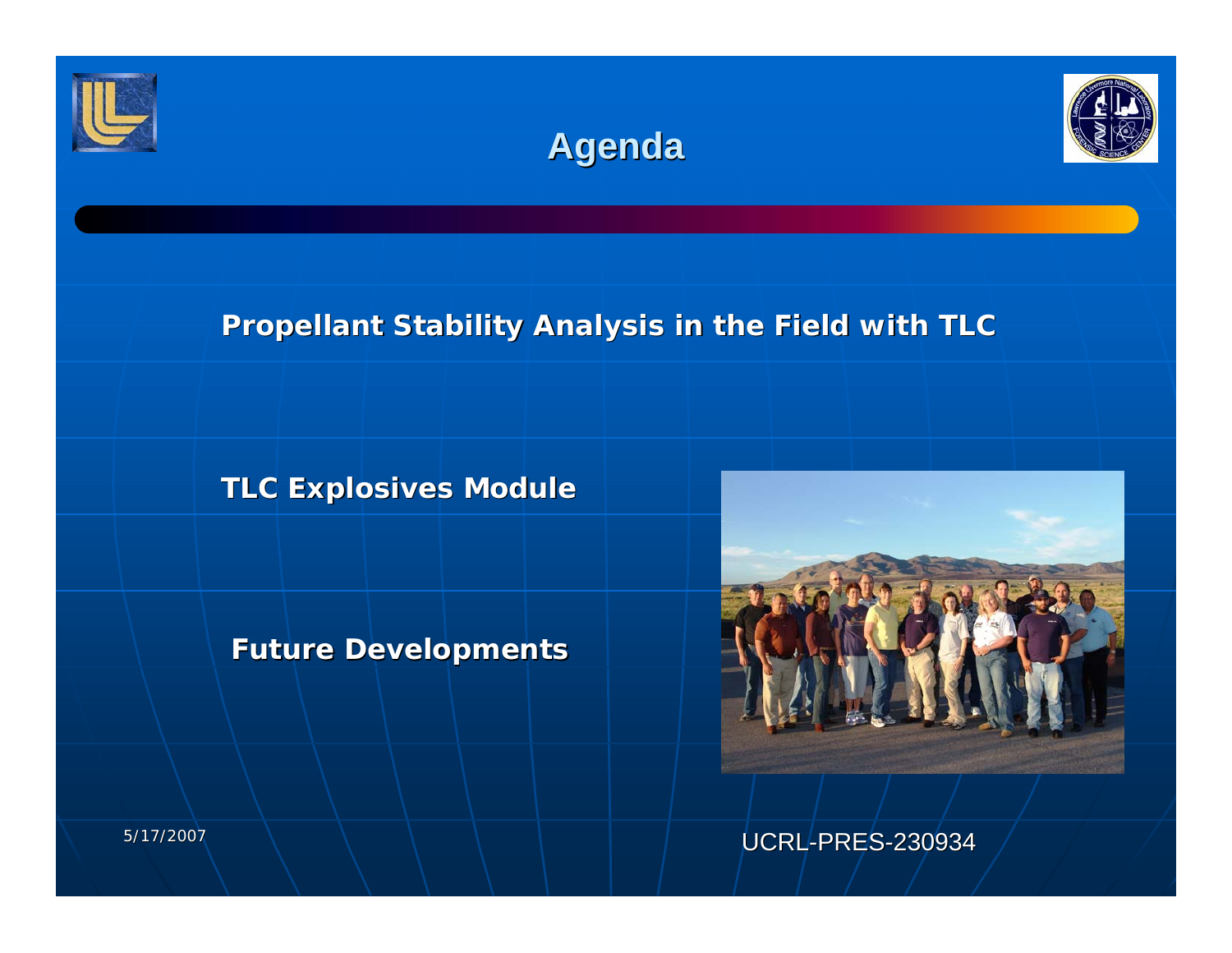

# **TLC Project – How We Got Here**

**4**



## **Project Inception -- 1996**

- •**R & D Effort to Develop TLC for Propellant Stability Propellant Stability**
- •**From Screening to Quantification From Screening to Quantification**
- $\bullet$ **Fieldable Fieldable Kit Development Kit Development**
- •**Validation Trips Validation Trips – 2000, 2002 2000, 2002**
- •**Validation testing – 2004**
- •**PSSB Endorsement – 7/06**
- •**Fielding & Commercialization Fielding & Commercialization - 2006**

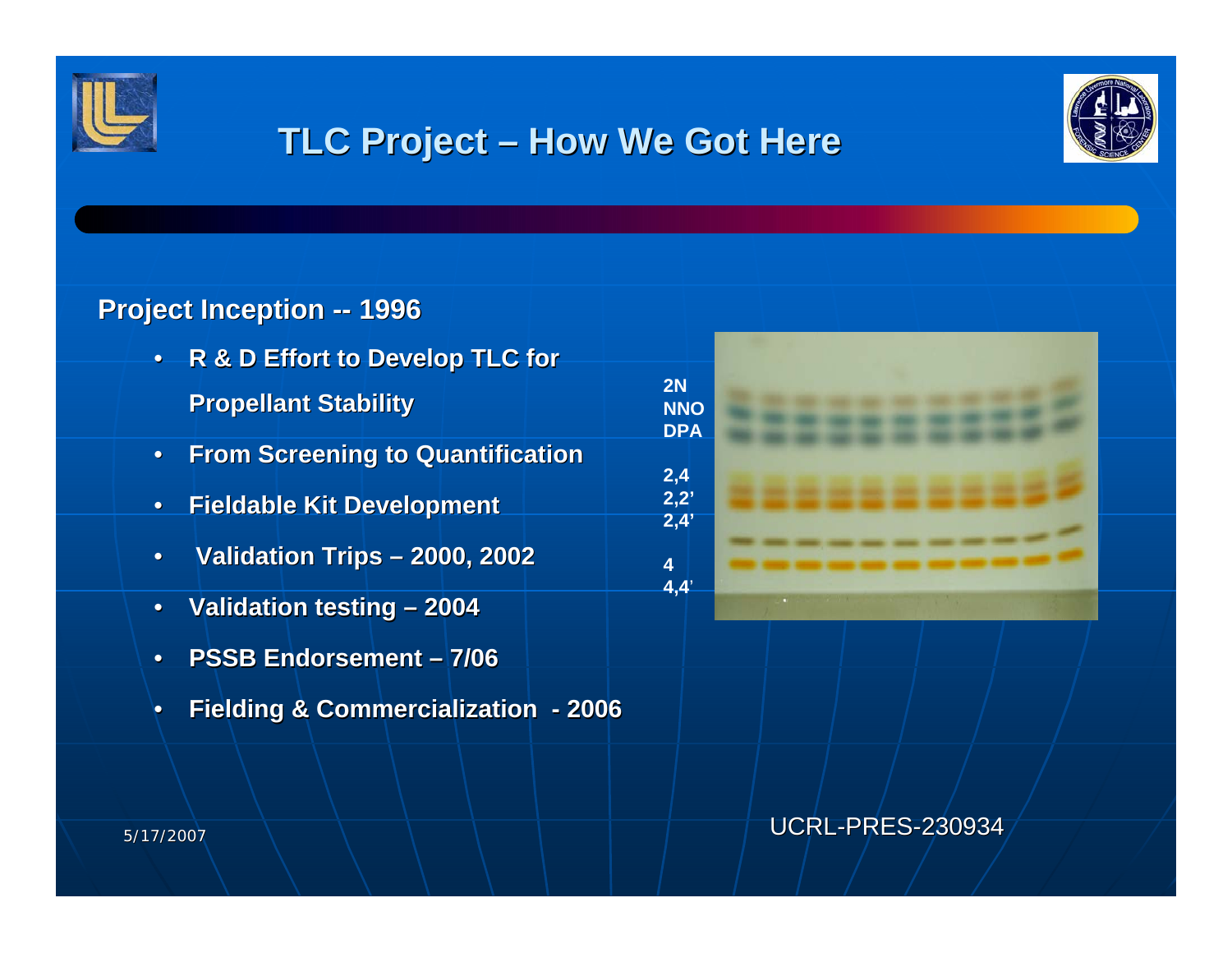





**Commercialized to: Commercialized to:**

**Pelatron Inc. – Honolulu, HI (808) 543 (808) 543-5290**

> **TLC Sales and Support TLC Sales and Support (866) 460 (866) 460-1356 www.pelatron.com/tlc www.pelatron.com/tlc**

**PIKA International – Houston, TX (281) 340 (281) 340-5523**

UCRL-PRES-230934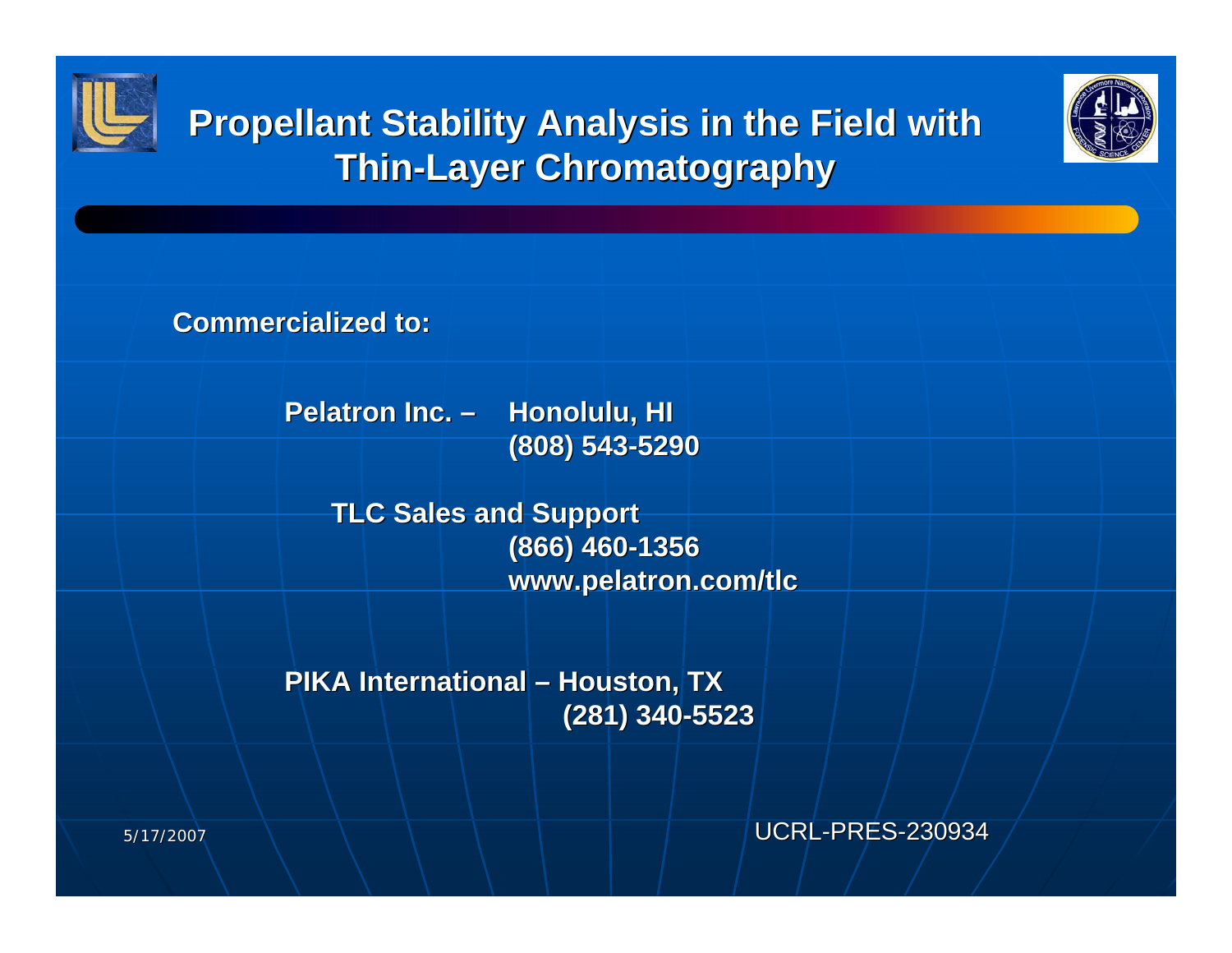



# **Explosive Analysis Module**

- Typical Military Explosives
	- $\blacksquare$  TNT, NG, RDX, Picric Acid, Exp. D, CL-20, HMX, Tetryl, & PETN
- •**Other Explosives** 
	- Urea, Urea Nitrate
	- **Ammonium perchlorate & nitrate, Sodium nitrate, chlorate,** anit & bromate
- Areas of Use
	- $\bullet\,$  Trace & Bulk analysis, Environmental Clean-up, etc.  $\bullet\,$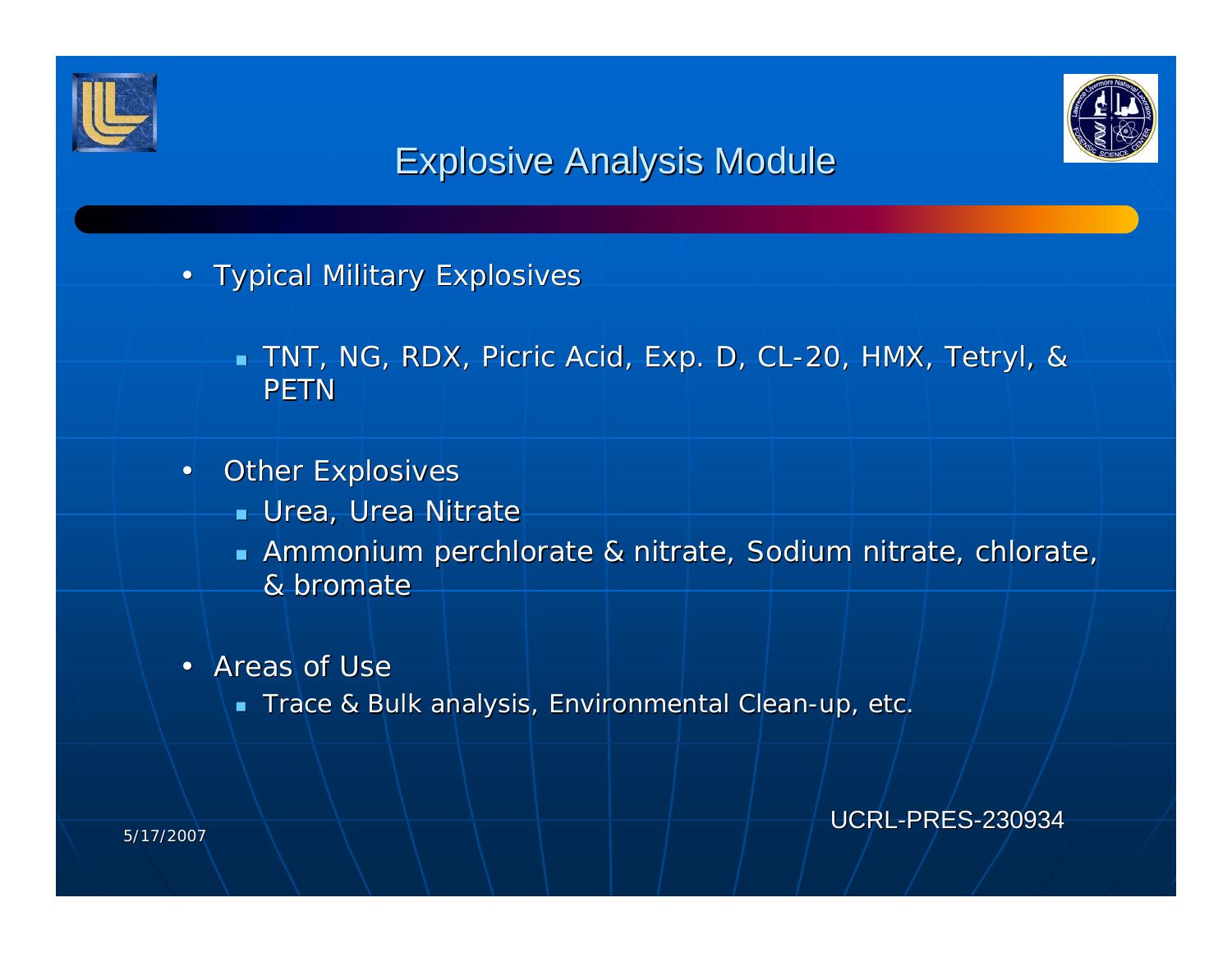



# The TLC Kit



5/17/2007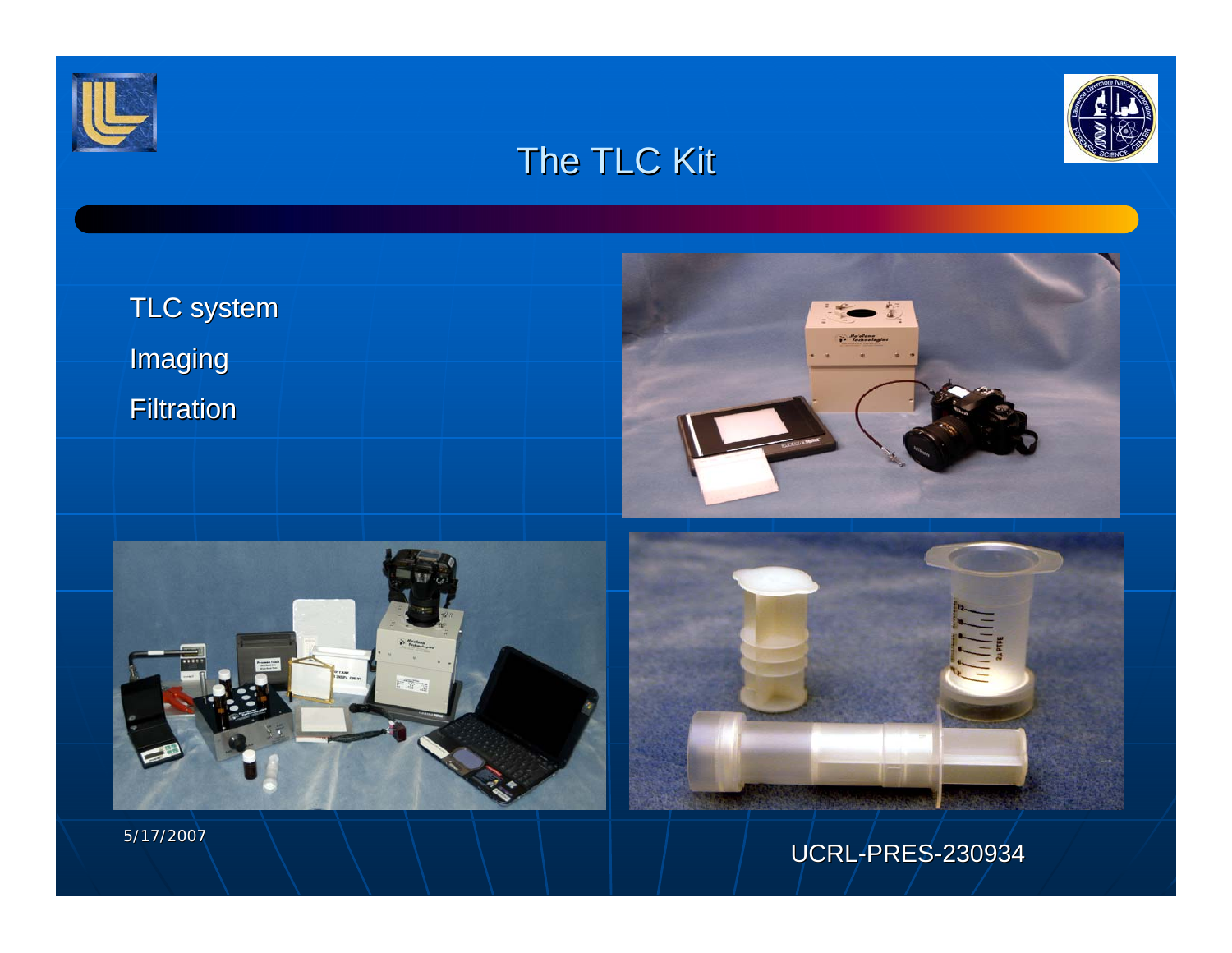

# **Chromatography Solution #1**





Viewed under UV light after elution

 $\bullet$ View with UV light

•Color

 $\cdot$ View with white light

•Develop and view with UV light



UCRL-PRES-230934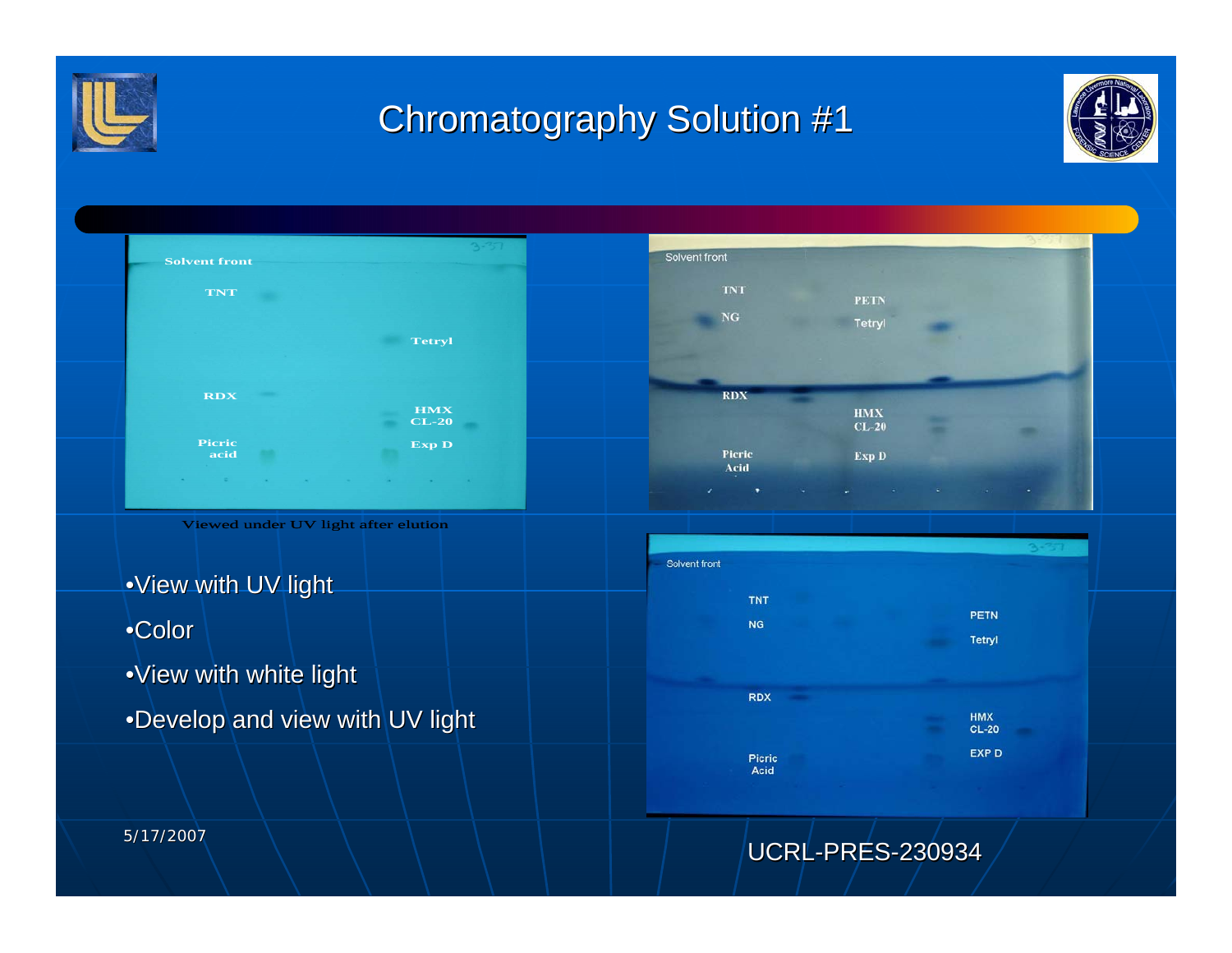



# Chromatography Solution #2





•Order of explosives reversed •Same type plate used with both solvents •Not all explosives appear in each view  $\bullet$ Second method confirms results



UCRL-PRES-230934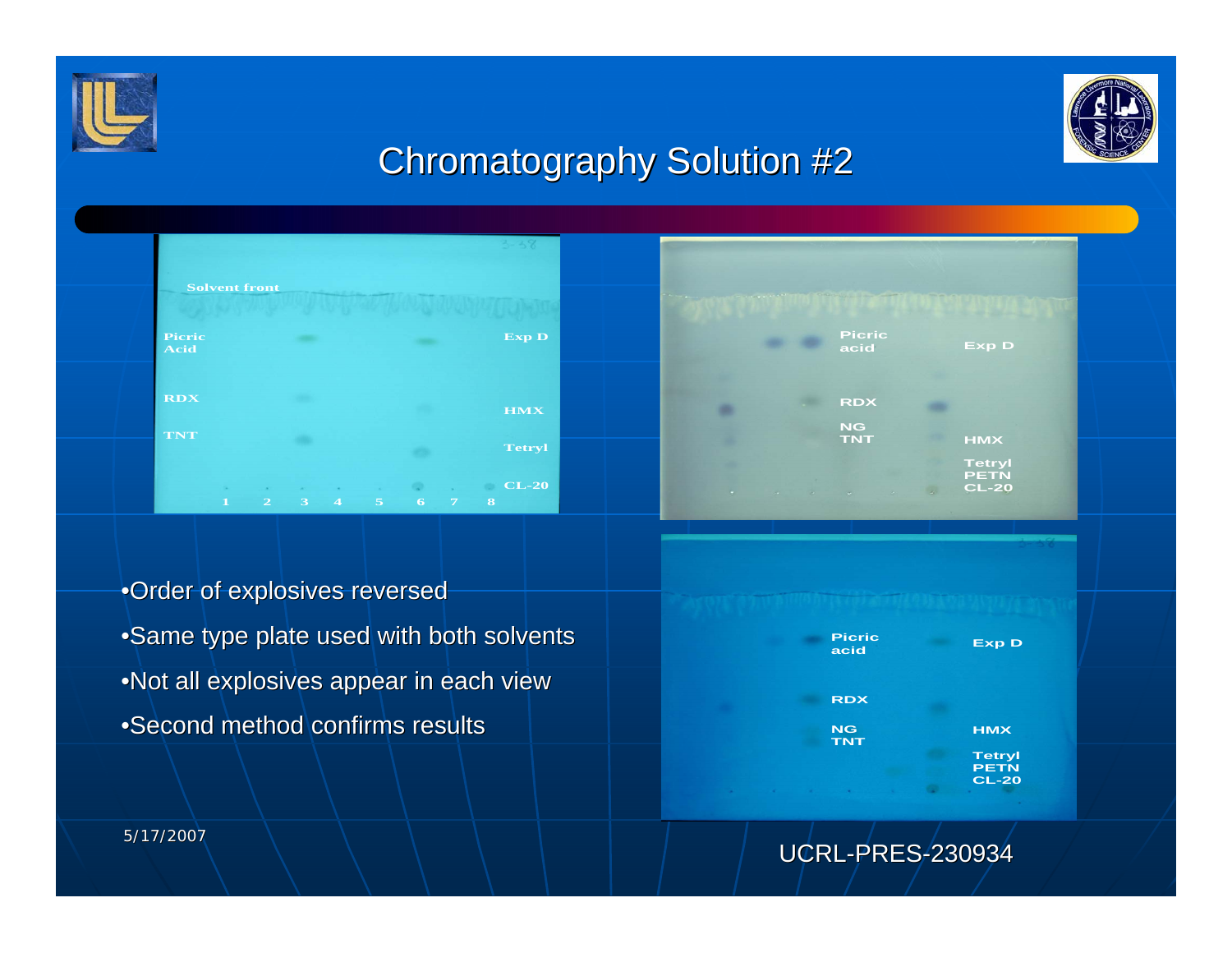



| <b>RF</b>        |                 |                 |  |  |  |
|------------------|-----------------|-----------------|--|--|--|
| values           | <b>Syst. #1</b> | <b>Syst. #2</b> |  |  |  |
| <b>Explosive</b> | RP plate*       | RP plate**      |  |  |  |
| picric acid      | 0.09            | 0.76            |  |  |  |
| <b>Exp D</b>     | 0.09            | 0.76            |  |  |  |
| <b>HMX</b>       | 0.31            | 0.41            |  |  |  |
| <b>RDX</b>       | 0.39            | 0.44            |  |  |  |
| <b>Tetryl</b>    | 0.61            | 0.16            |  |  |  |
| <b>NG</b>        | 0.73            | 0.28            |  |  |  |
| <b>CL-20</b>     | 0.28            | 0.01            |  |  |  |
| <b>PETN</b>      | 0.78            | 0.08            |  |  |  |
| <b>TNT</b>       | 0.86            | 0.23            |  |  |  |
|                  |                 |                 |  |  |  |
|                  | * Non-Polar     |                 |  |  |  |
|                  | ** Polar        |                 |  |  |  |

| <b>Visualization</b> |           |                                                      |           |         |  |  |  |  |
|----------------------|-----------|------------------------------------------------------|-----------|---------|--|--|--|--|
| <b>Explosive</b>     | <b>UV</b> | <b>Coloring</b><br><b>Coloring</b><br>$+UV$<br>Sol'n |           | DL (ng) |  |  |  |  |
| picric acid          | $+$       |                                                      | $+$       | 25      |  |  |  |  |
| <b>Exp D</b>         | $+$       |                                                      | $+$       | 25      |  |  |  |  |
| <b>HMX</b>           | ÷         |                                                      | $+$       | 50      |  |  |  |  |
| <b>RDX</b>           | $+$       |                                                      | $+$       | 50      |  |  |  |  |
| <b>Tetryl</b>        | $+$       |                                                      | $+$       | 50      |  |  |  |  |
| <b>NG</b>            |           |                                                      | $+$       | 100     |  |  |  |  |
| $CL-20$              | Ŧ         | ÷                                                    | Ŧ         | 50      |  |  |  |  |
| <b>PETN</b>          |           |                                                      | $+$       | 100     |  |  |  |  |
| <b>TNT</b>           | $\ddot{}$ |                                                      | $\ddot{}$ | 100     |  |  |  |  |

UCRL-PRES-230934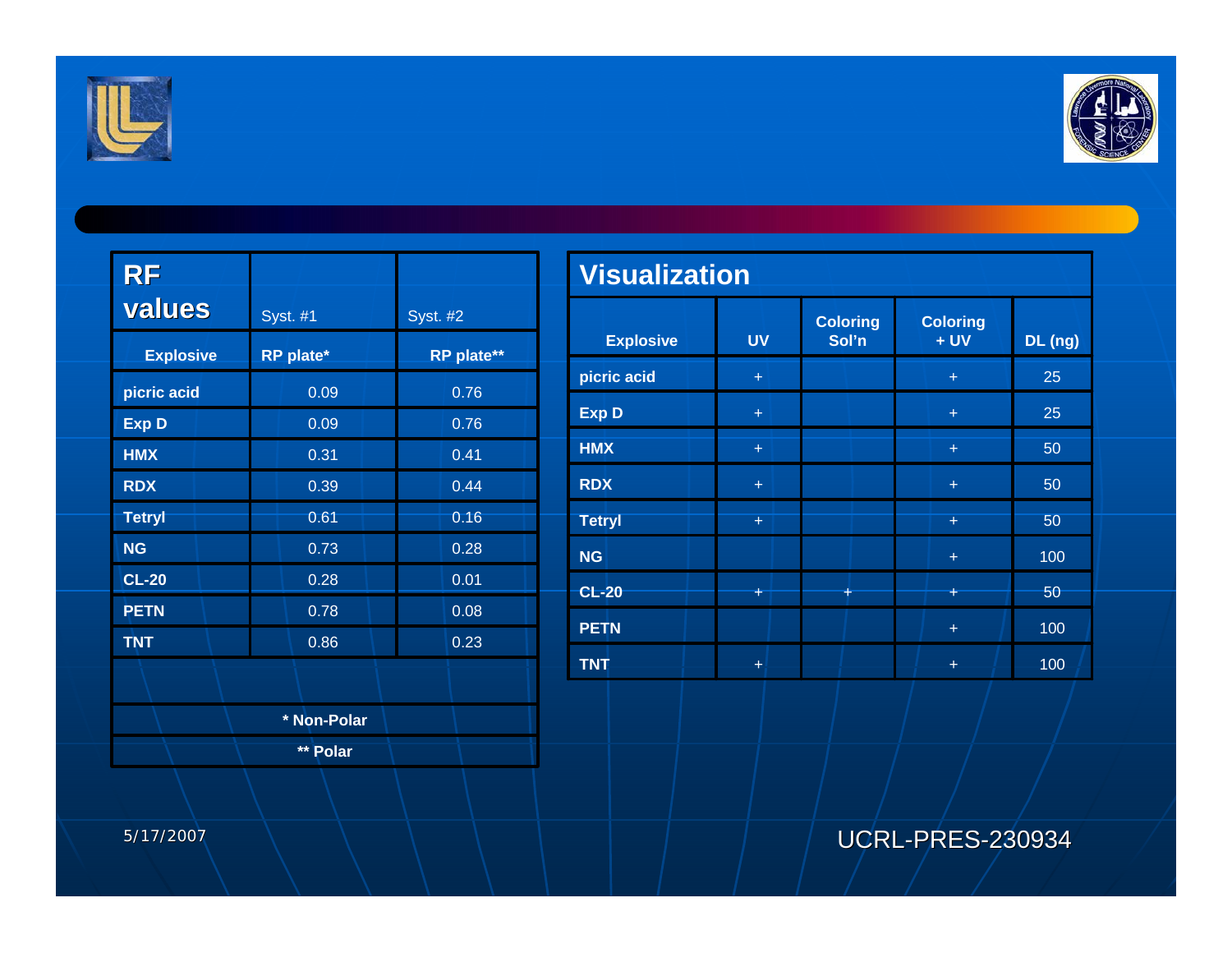



## Urea and Urea Nitrate TLC

#### **Lane**

- **1 urea nitrate, 0.2** μ**g 2 urea nitrate, 0.5** μ**g 3 urea nitrate, 1.0** μ**g 4 urea nitrate, 2.0** μ**g**
- **5 urea, 0.2** μ**g**
- **6 urea, 0.5** μ**g**
- **7 urea, 1.0** μ**g**
- **8 urea, 2.0** μ**g**

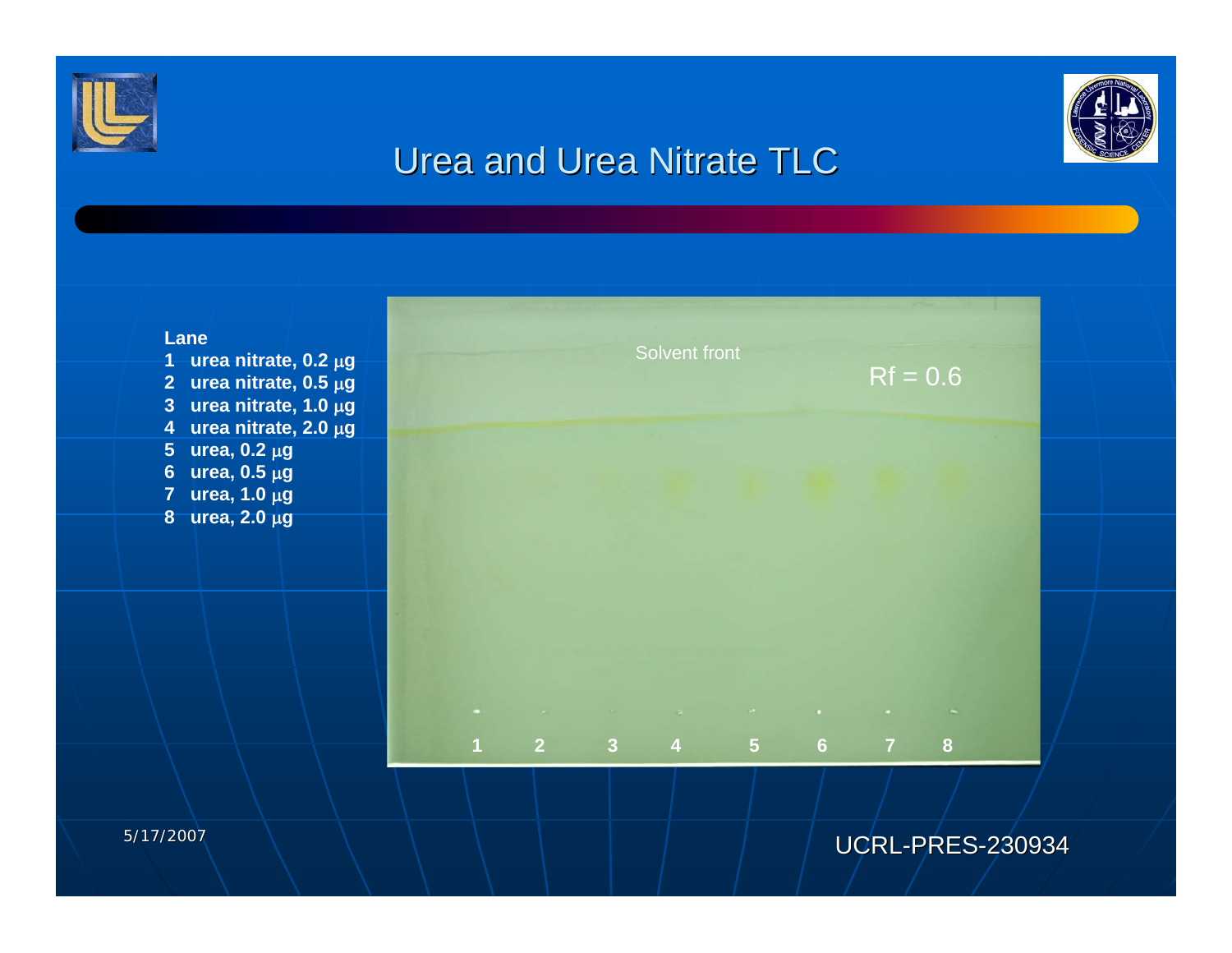

## Ions of interest



#### **Lane**

**1 NH4 perchlorate, 2** μ**g 2 NH4 perchlorate, 5** μ**g 3 Na nitrite, 2** μ**g 4 Na nitrite, 5** μ**g 5 NH4 nitrate, 2** μ**g 6 NH4 nitrate, 5** μ**g 7 Na chlorate, 2** μ**g 8 Na chlorate, 5** μ**g 9 Na bromate, 2** μ**g 10 Na bromate, 5** μ**g**



## UCRL-PRES-230934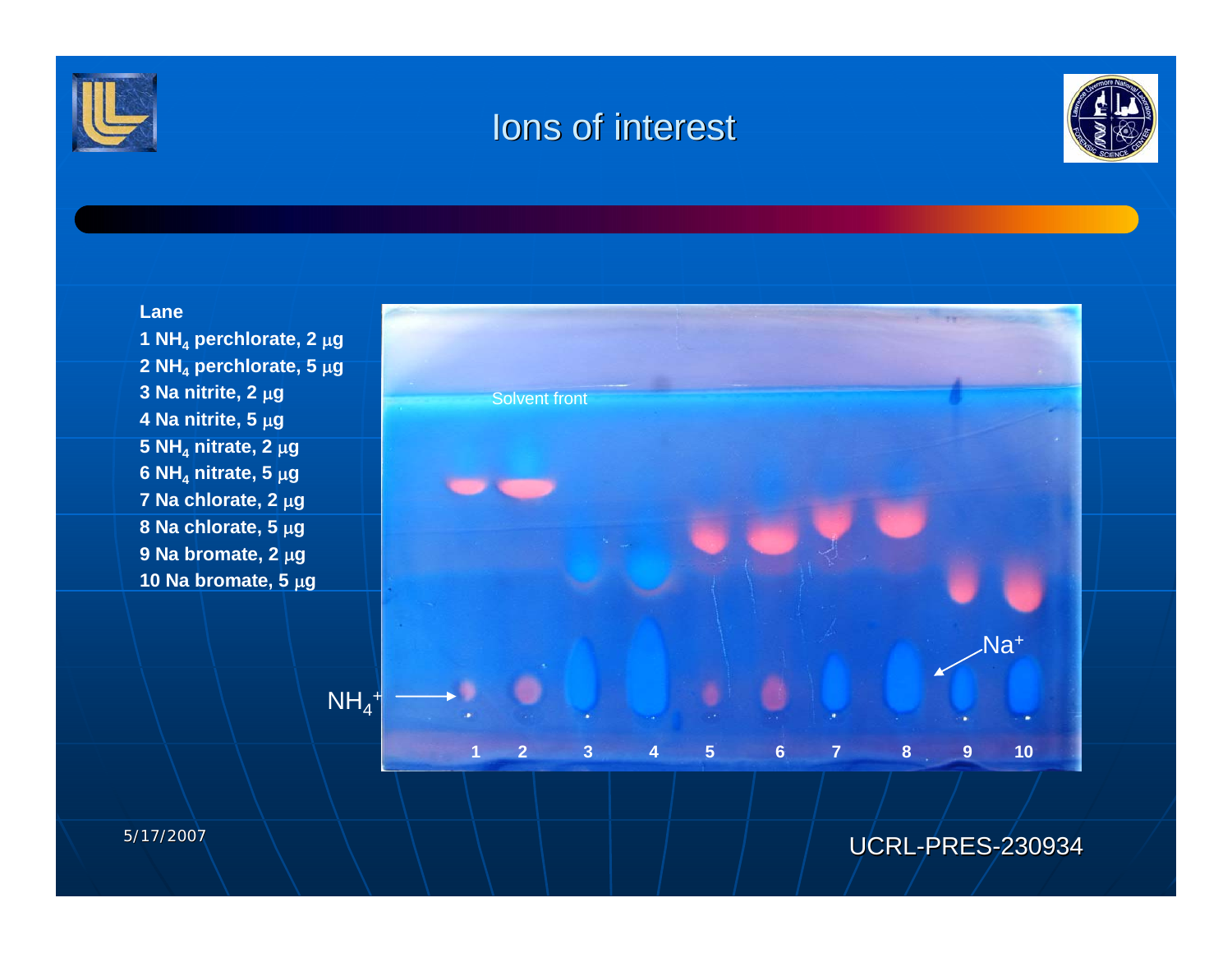



## Common Tools

- $\blacksquare$ **Sampling Tools**
- $\blacksquare$ **Filtration Syringe**
- $\blacksquare$ Light Box
- $\blacksquare$ **TLC Process Tank**
- H Dip Tank
- $\blacksquare$ TLC Plate – Explosives and Urea Nitrate

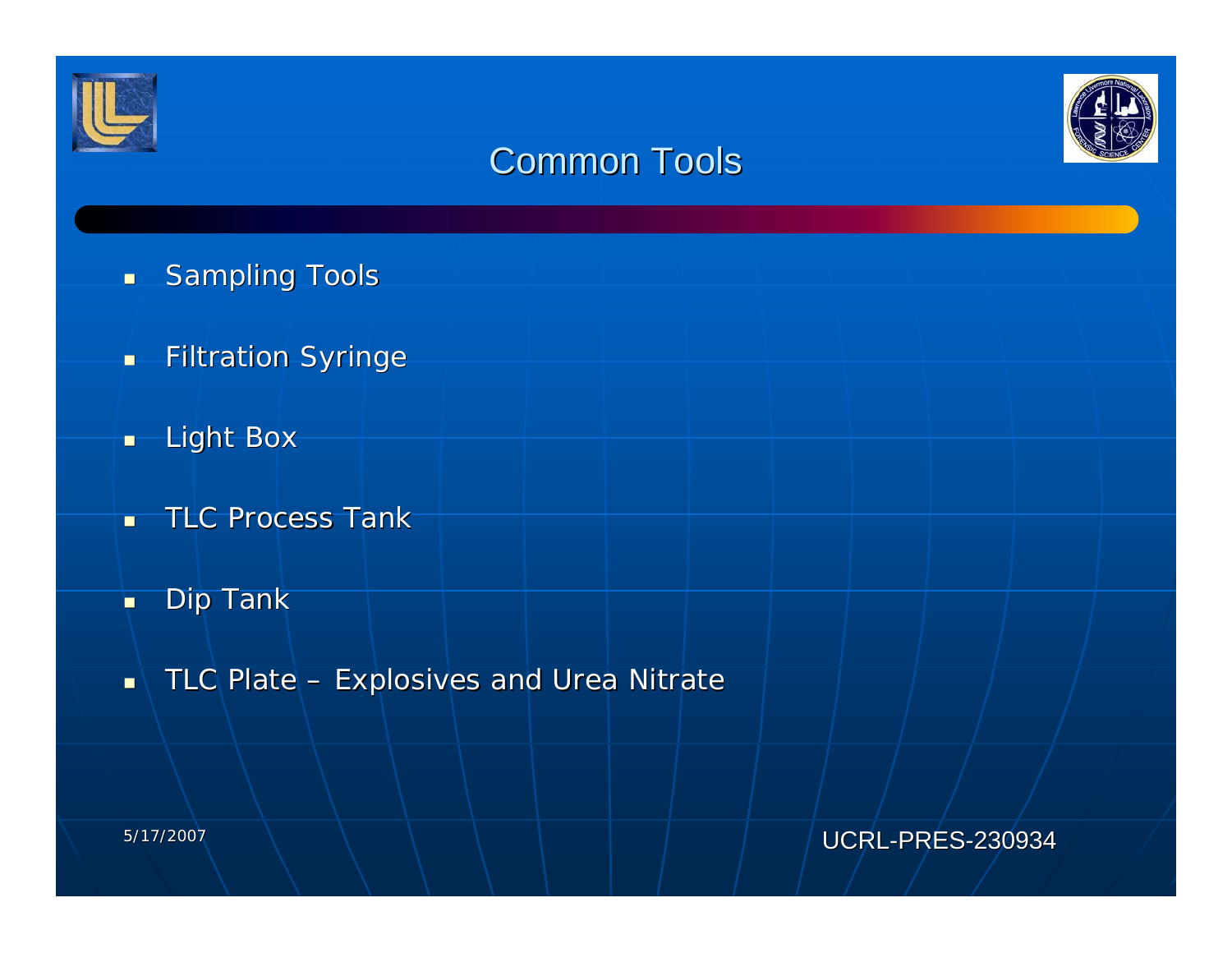

# **Expanding Capabilities Expanding Capabilities**



п Add quantification to explosives module

×. Additional modules – CW, TIC, Street Drugs

П High Throughput Screening for Propellant Stability

> Pre-Screen for strong Cat A Unknowns

> > UCRL-PRES-230934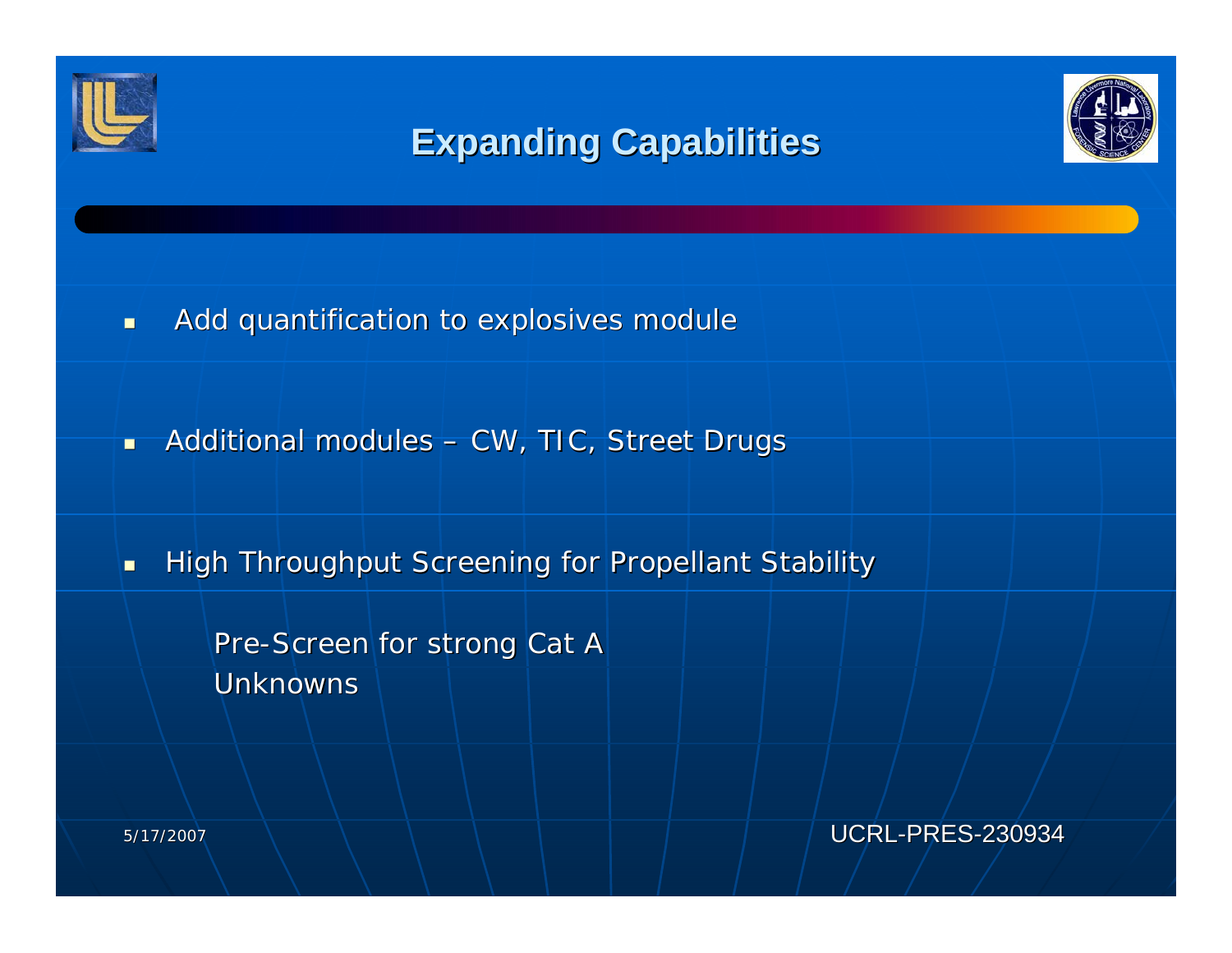



- $\blacksquare$ **Each spot contains all the spot contains components in the standard**
- $\mathbf{m}$ **Determine strong Category A's**
- ×. **Samples prepared for TLC analysis**
- п **Spotted and colored with no separation**
- $\blacksquare$ **Uses same software and camera**



| <b>H</b> Integrated Intensity ( % ) |                           |       |                |       |      |         |      |       |              | $\Box$ D $\times$ |
|-------------------------------------|---------------------------|-------|----------------|-------|------|---------|------|-------|--------------|-------------------|
| Update Help<br>Show<br>File         |                           |       |                |       |      |         |      |       |              |                   |
| Max:<br>4424.8459                   | <b>\Col</b><br><b>Row</b> |       | $\overline{2}$ | 3     | 4    | 5       | 6    |       | 8            | 9                 |
| Min:                                |                           | 100.0 |                | 118.3 | 44.7 | 60.4    |      | 96.1  |              | 137.9             |
| 945.75030                           | $\overline{2}$            | 100.0 | 31.8           | 115.6 |      | 58.3    | 32.8 | 85.4  | 39.3         | 135.5             |
| Mean:<br>2465.0879                  | 3                         | 100.0 |                | 112.4 | 40.6 | 57.3    |      | 93.4  |              | 123.7             |
|                                     |                           | 100.0 | 26.8           | 45.2  |      | 69.1    | 26.3 | 101.9 | 34.8         | 51.10             |
|                                     | 5                         | 100.0 |                | 41.6  | 36.5 | 77.3    |      | 104.3 |              | 52.1              |
| Std. Dev.:                          | 6                         | 100.0 | 33.6           | 54.5  |      | 78.7    | 32.2 | 95.9  | 37.5         | 53.1              |
| 1073.0416                           |                           |       |                |       |      |         |      |       |              |                   |
| 5/17/2007                           |                           | $-4$  |                | 10    |      | $10-10$ | 16   | 16    | $\mathbf{z}$ |                   |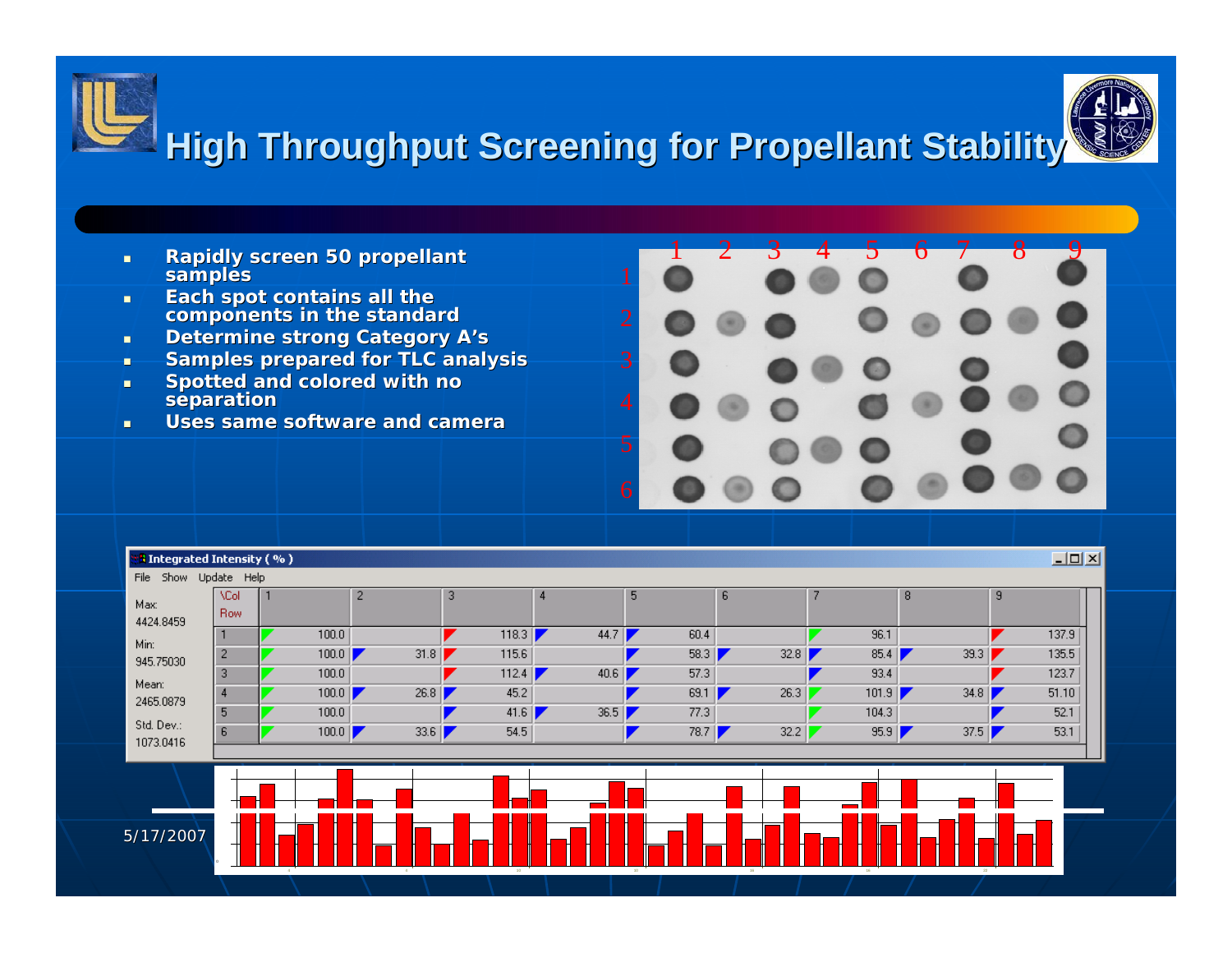





- п Propellant analysis with TLC is commercialized
- $\blacksquare$ Fielded at TEAD, HWAD, APG, YPG
- $\blacksquare$ Explosive Module being added Explosive Module being added
- Ξ Expand propellant analysis Expand propellant analysis
- п Expand kit capabilities